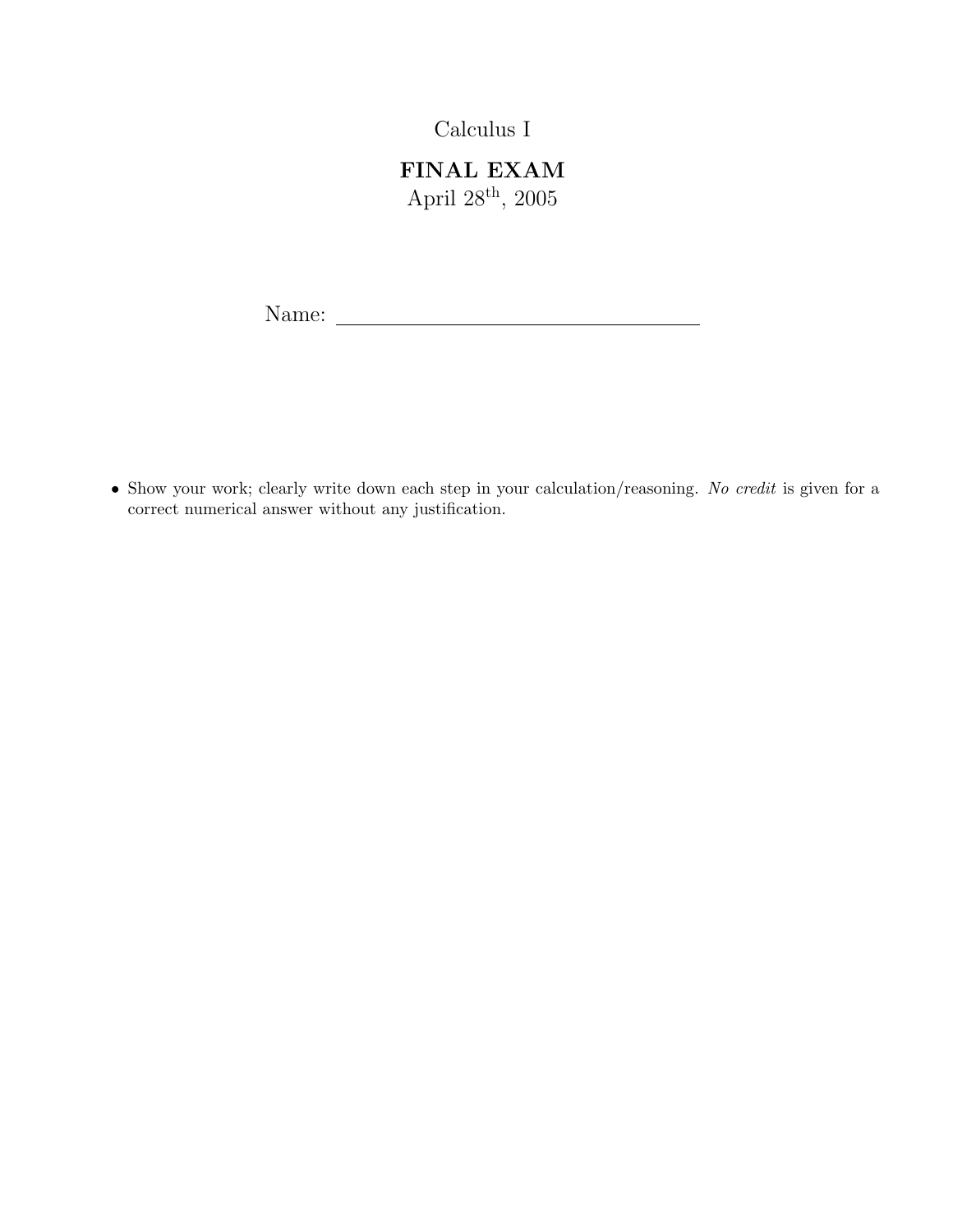1. (12 pts) Evaluate the following limits:  $(a)$   $\lim_{x\to 2}$  $x^2+2x-8$  $x-2$ 

(b)  $\lim_{x \to \infty} e^x x^{-2}$ 

(c)  $\lim_{x \to 0^+} (1-x)^{\frac{1}{2x}}$  {Hint: use the fact that  $f(x) = e^{\ln f(x)}$ }

2. (10 pts) Find the equation of the tangent line to the graph of  $y = f(x) = \frac{\ln x}{x}$  at the point (1,0).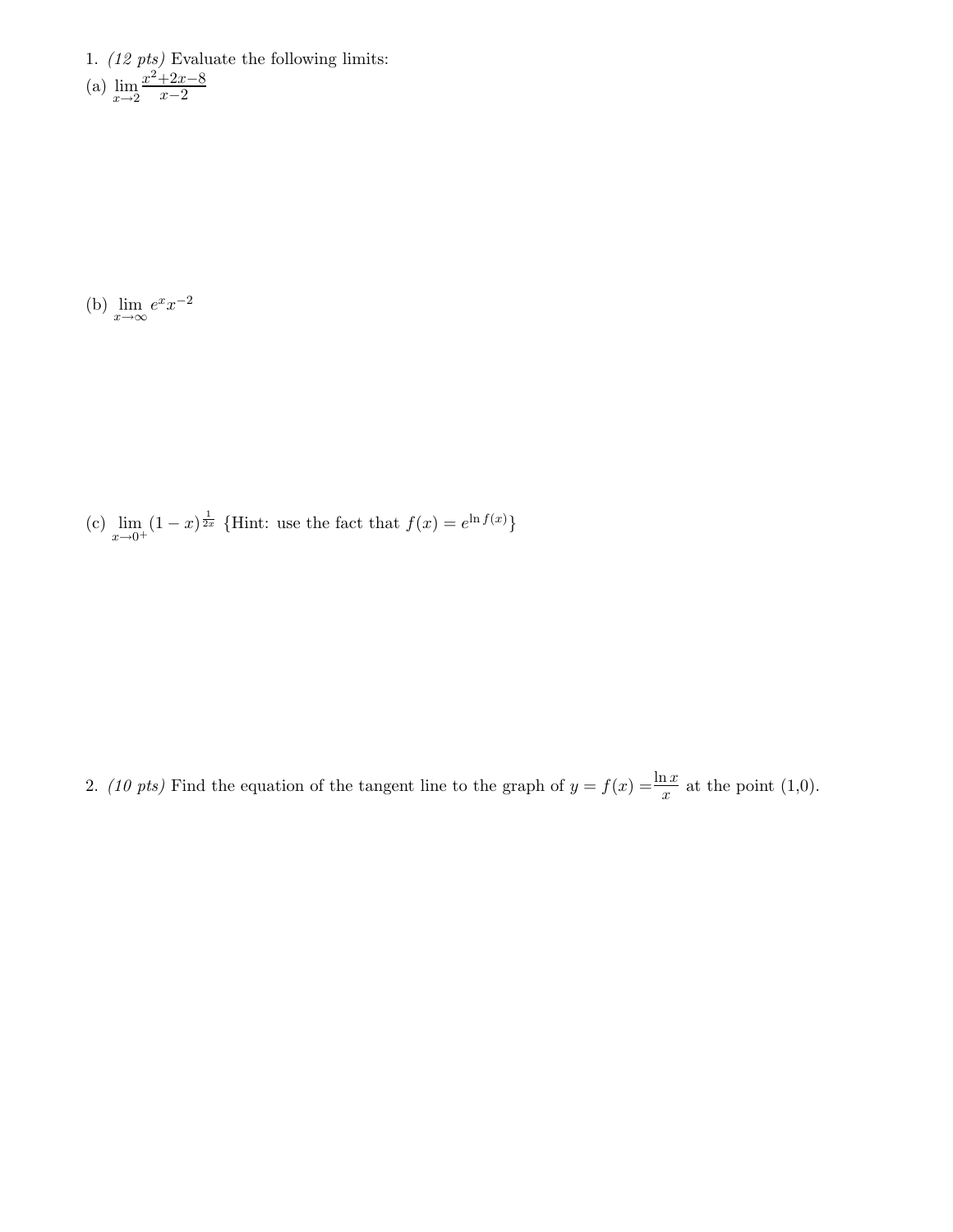4. (8pts) Differentiate

 $\ln(\cos(2x))$ 

5. (10pts) At noon, two ships start moving from the same point. Ship A is sailing south at 15 mi/h and ship B is sailing east at 20 mi/h. How fast is the distance between the ships changing at 3:00 P.M.?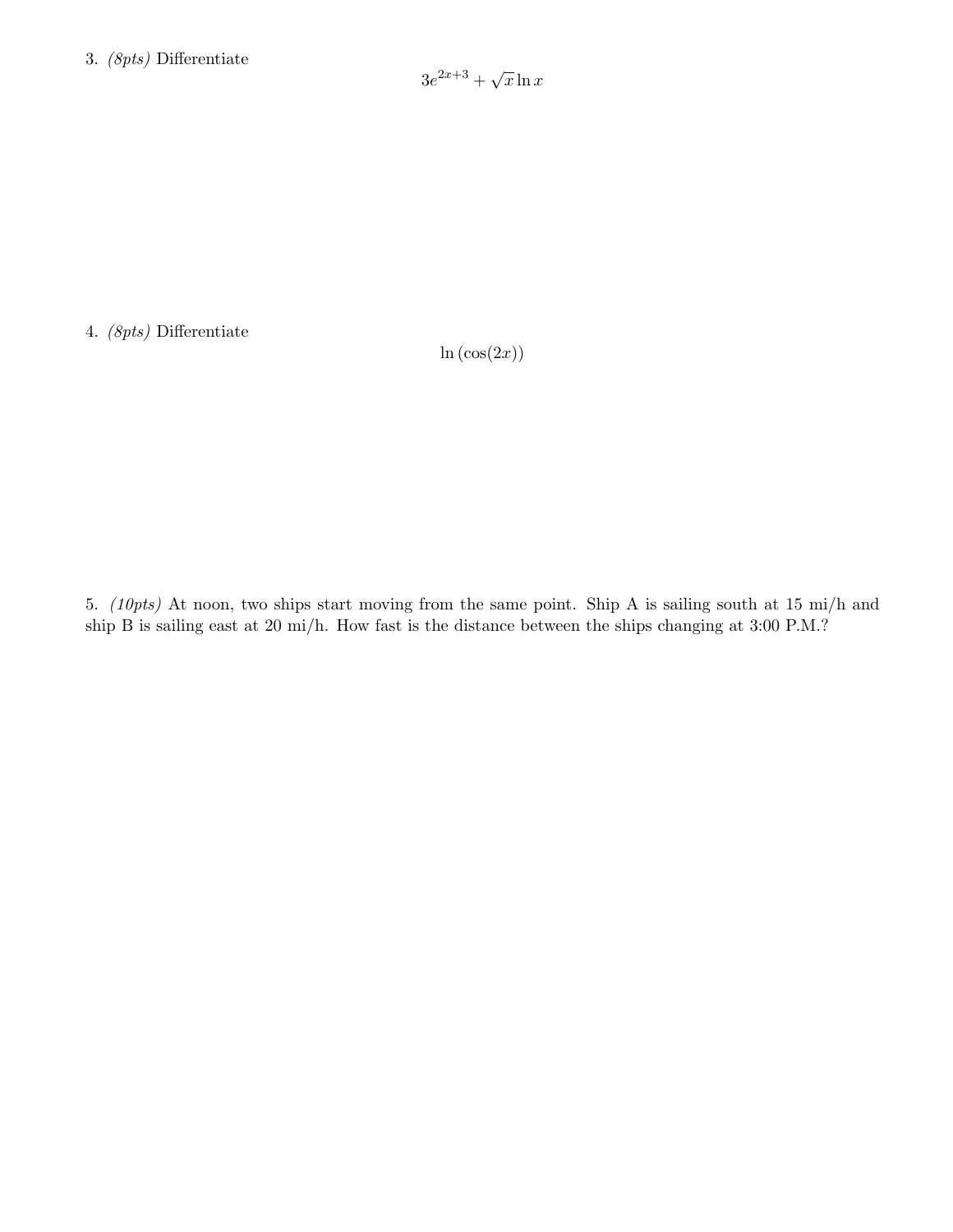6. (12pts) Consider the function  $f(x) = x^4 + 16x^3 + 72x^2$ .

(a) Where is the function increasing and where is the function decreasing? Write down your answers in interval notation.

(b) What are the local maxima and minima of  $f(x)$ ?

(c) Where is the  $f(x)$  concave up and where is the  $f(x)$  concave down? Write down your answers in interval notation.

(d) What are the inflection point(s) of  $f(x)$ ? Write down your answers in the form  $(x, f(x))$ .

(e) Use the above information to sketch the graph of  $f(x)$ .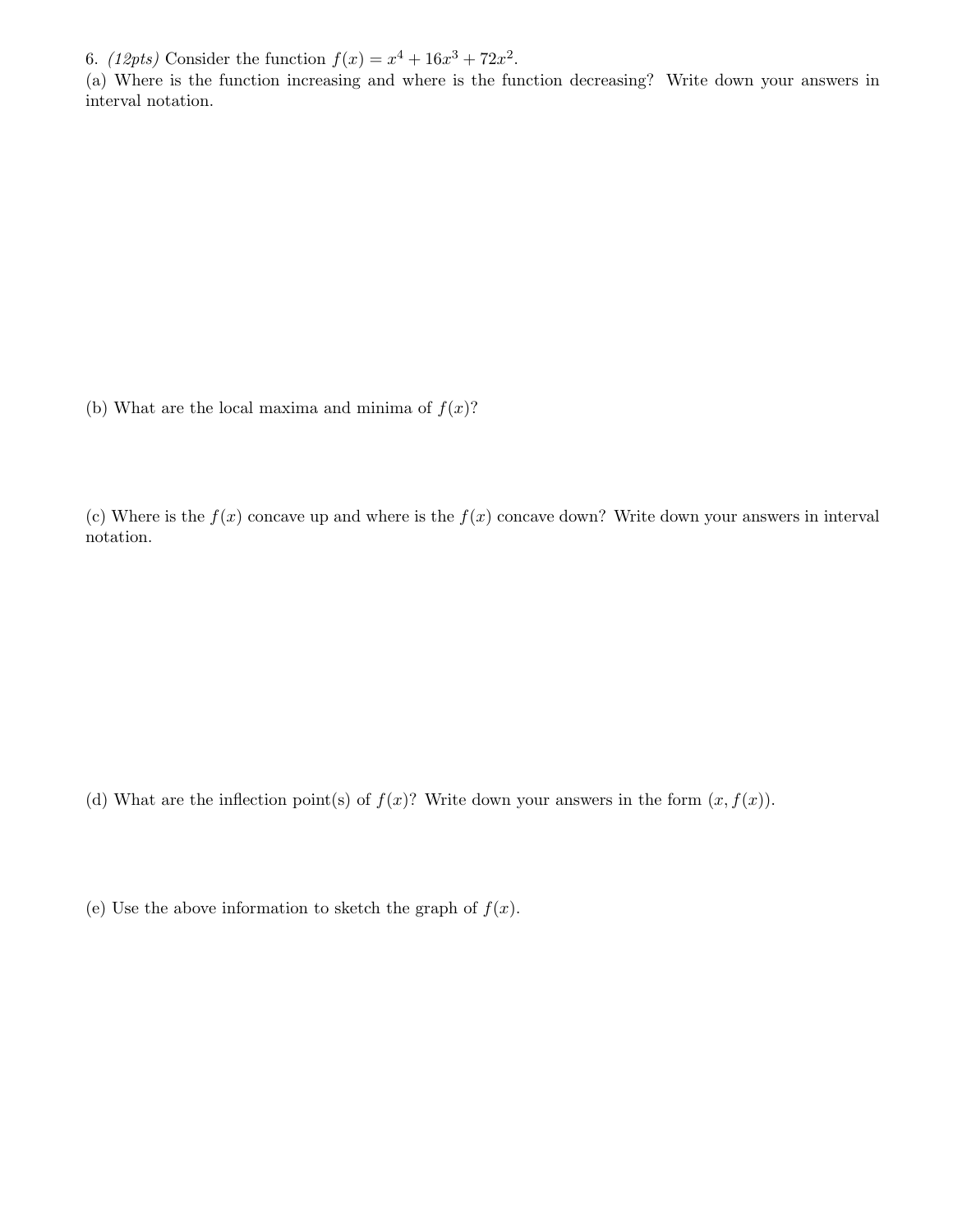7. (10pts) A rectangular storage container with a **closed** top is to have a volume of 72 ft<sup>3</sup>. The length of its base is twice the width. Find the dimensions of the box that minimize the amount of material used.

8. (a) (5pts) Find the most general antiderivative of the function  $f(x) = e^{x+2} + 3 \sec^2 x$ .

(b) (5pts) Find  $g(x)$  when  $g''(x) = 6x^2 + e^x$ ,  $g(2) = e^2$  and  $g'(0) = 5$ .